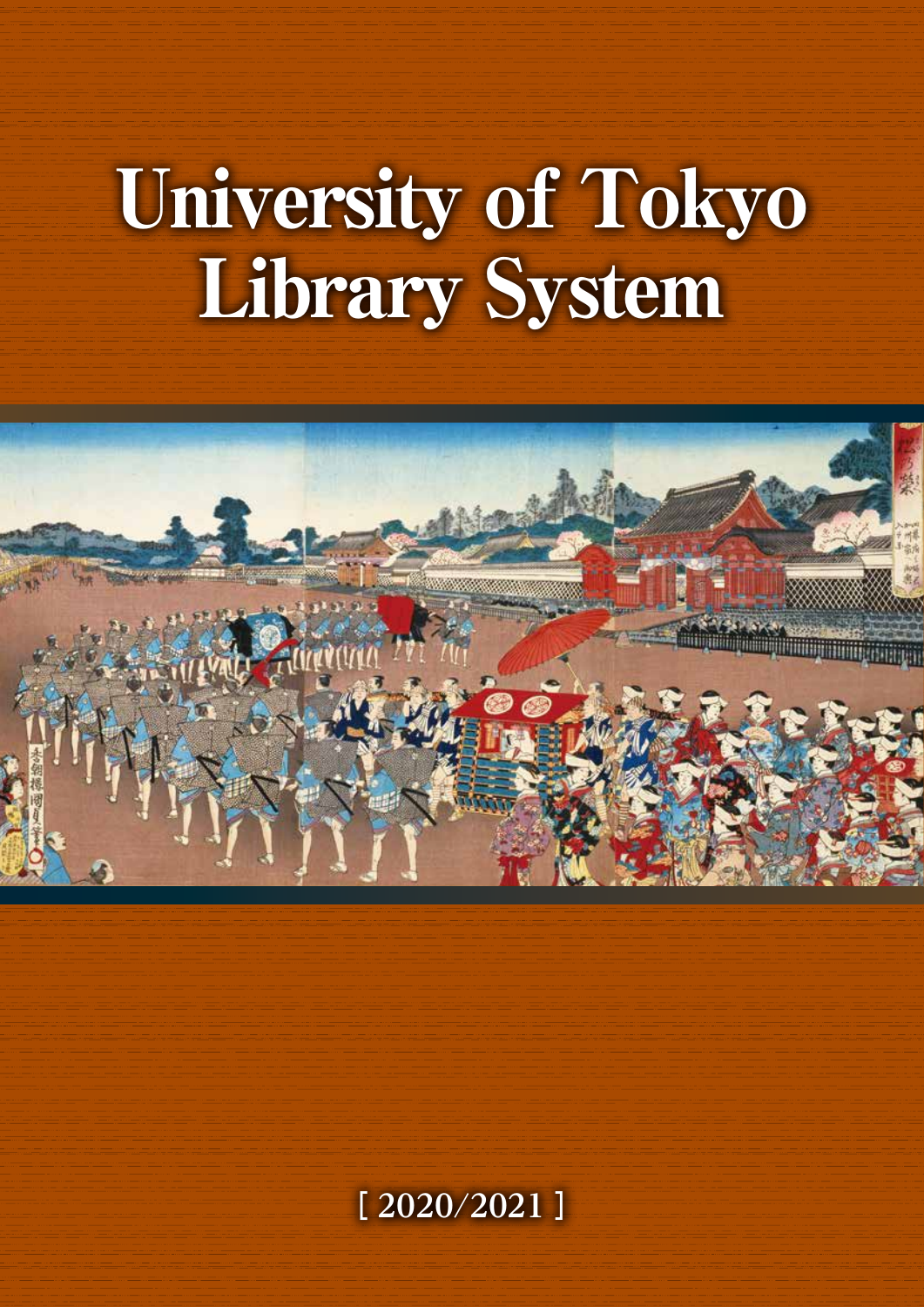Cover illustration : Matsu no Sakae (held in General Library)

"Matsu no Sakae"(1889) – woodblock print by Utagawa Kunisada the 3 rd (1848-1920).

The Red Gate (Akamon in Japanese) visible on the print is one of the University of Tokyo's famous symbols. It was built by Lord Maeda Nariyasu of Kaga (currently in Ishikawa Pref.) in 1827, to celebrate his marriage to Princess Yo, a daughter of Shogun Tokugawa Ienari. The scene, printed from three large woodblocks, depicts Princess Yo's procession on its way to the Red Gate. Utagawa Kunisada the 3 rd was the disciple of Utagawa Kunisada (1786-1864), one of the great ukiyo-e masters of the late Edo period.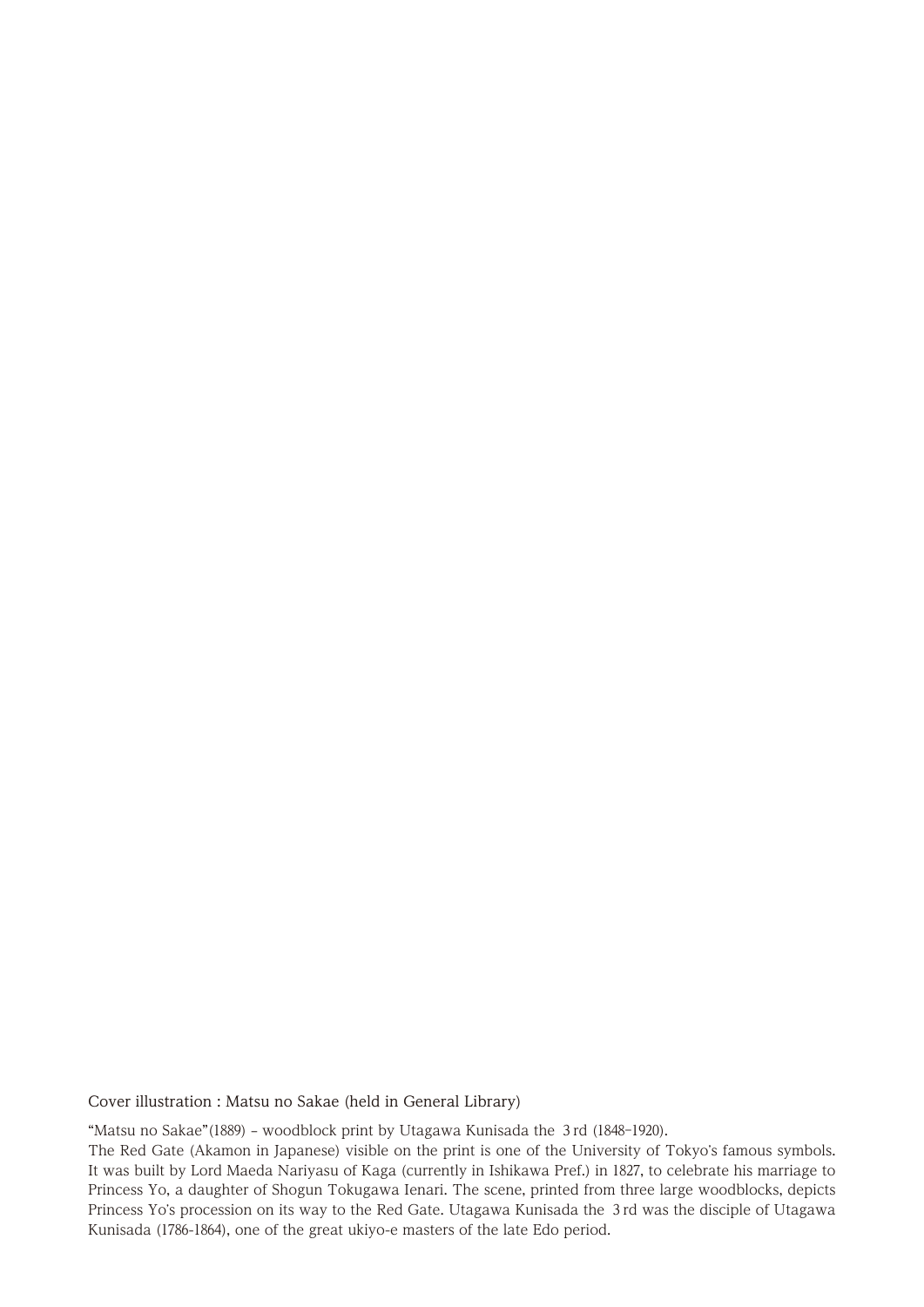## Some Pictures of University of Tokyo

### Library System

#### from the past to the present  $-$



Old Library



General Library (around 2010)



Medical Library



General Library (completed in 1928)



General Library (current)



Institute for Advanced Studies on Asia Library

## University of Tokyo Library System **Website**

For the latest information, please refer to our website.

https://www.lib.u-tokyo.ac.jp/en

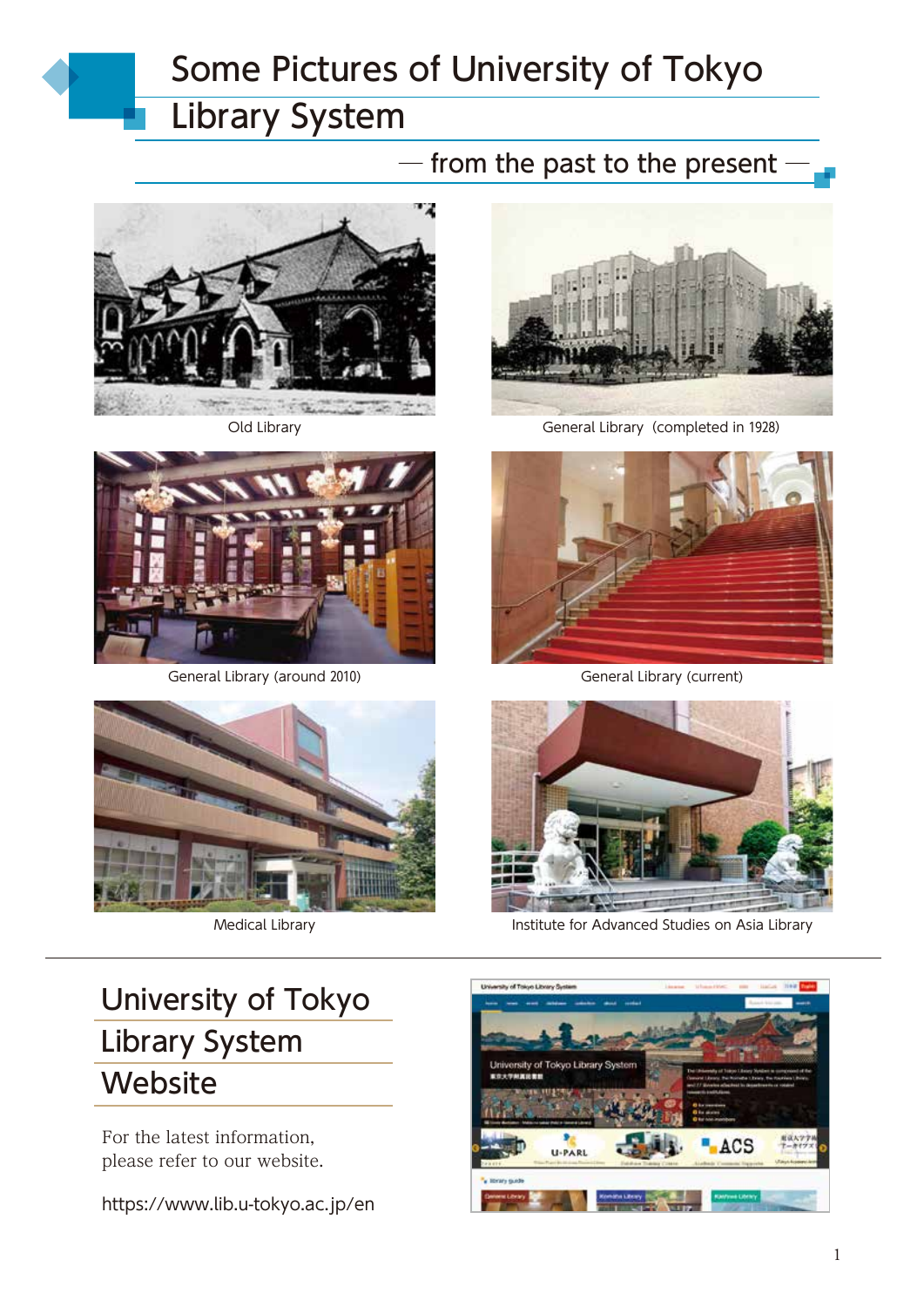## About University of Tokyo Library System

The University of Tokyo Library System is composed of the General Library, the Komaba Library (combines the functions of the Graduate School of Arts and Sciences Library), the Kashiwa Library, and 27 libraries attached to departments or related research institutions. Despite the distances separating the three main campuses of Hongo, Komaba and Kashiwa, and several other off-campus facilities, the libraries of the University of Tokyo provide a large variety of services within a single, integrated system.

Their holdings total 9.8 million volumes – expanding at a rate of approximately hundred thousand volumes per year in recent years – and 170 thousand periodical titles.

Organization Chart

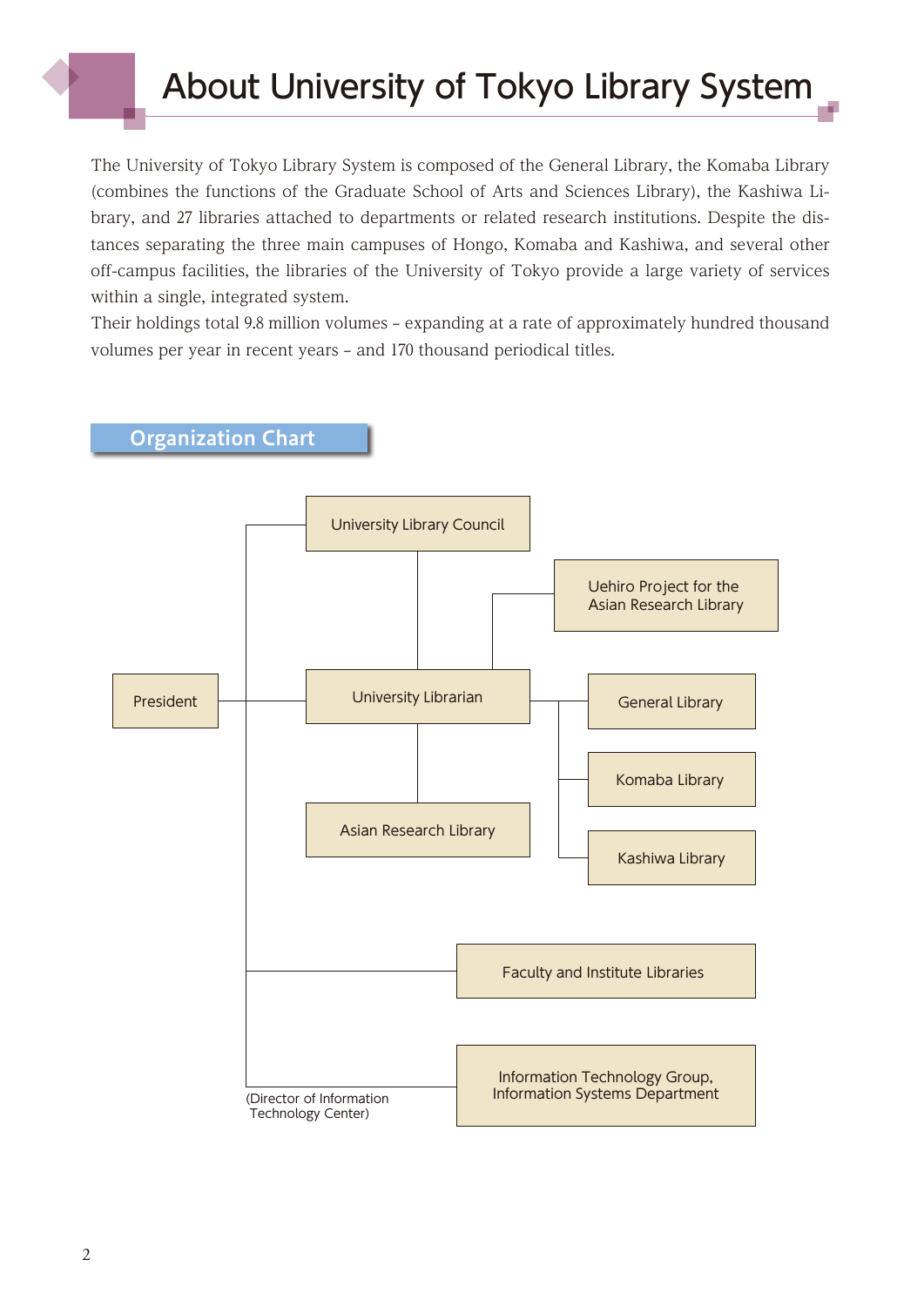

#### **General Library** ─ **Hongo Campus** ─

Total number of volumes: 1,308,515 Number of periodical titles: 21,536 Materials expenditures: 1,483,115,000 JPY (FY2019) Shelving capacity: 4,333,000 volumes Floor area: 23,849 ㎡ Number of visitors: 550,874 entries (FY 2019) Number of loan books: 152,975 (FY 2019)





#### **Komaba Library** ─ **Komaba Campus** ─

https://www.lib.u-tokyo.ac.jp/en/library/komaba

Total number of volumes: 688,033 Number of periodical titles: 5,757 Materials expenditures: 28,470,040 JPY (FY2019) Shelving capacity: 860,000 volumes Floor area: 9,819 ㎡ (Including the Storage Stack Room) Number of visitors: 706,078 (FY 2019) Number of loan books: 178,548 (FY 2019)



#### **Kashiwa Library** ─ **Kashiwa Campus** ─

https://www.lib.u-tokyo.ac.jp/en/library/kashiwa

Total number of volumes: 453,869 Number of periodical titles: 24,386 Materials expenditures: 12,070,000 JPY (FY 2019) Shelving capacity: 1,102,000 volumes Floor area: 5,666 ㎡ Number of visitors: 33,694 (FY 2019) Number of loan books: 25,715 (FY 2019)

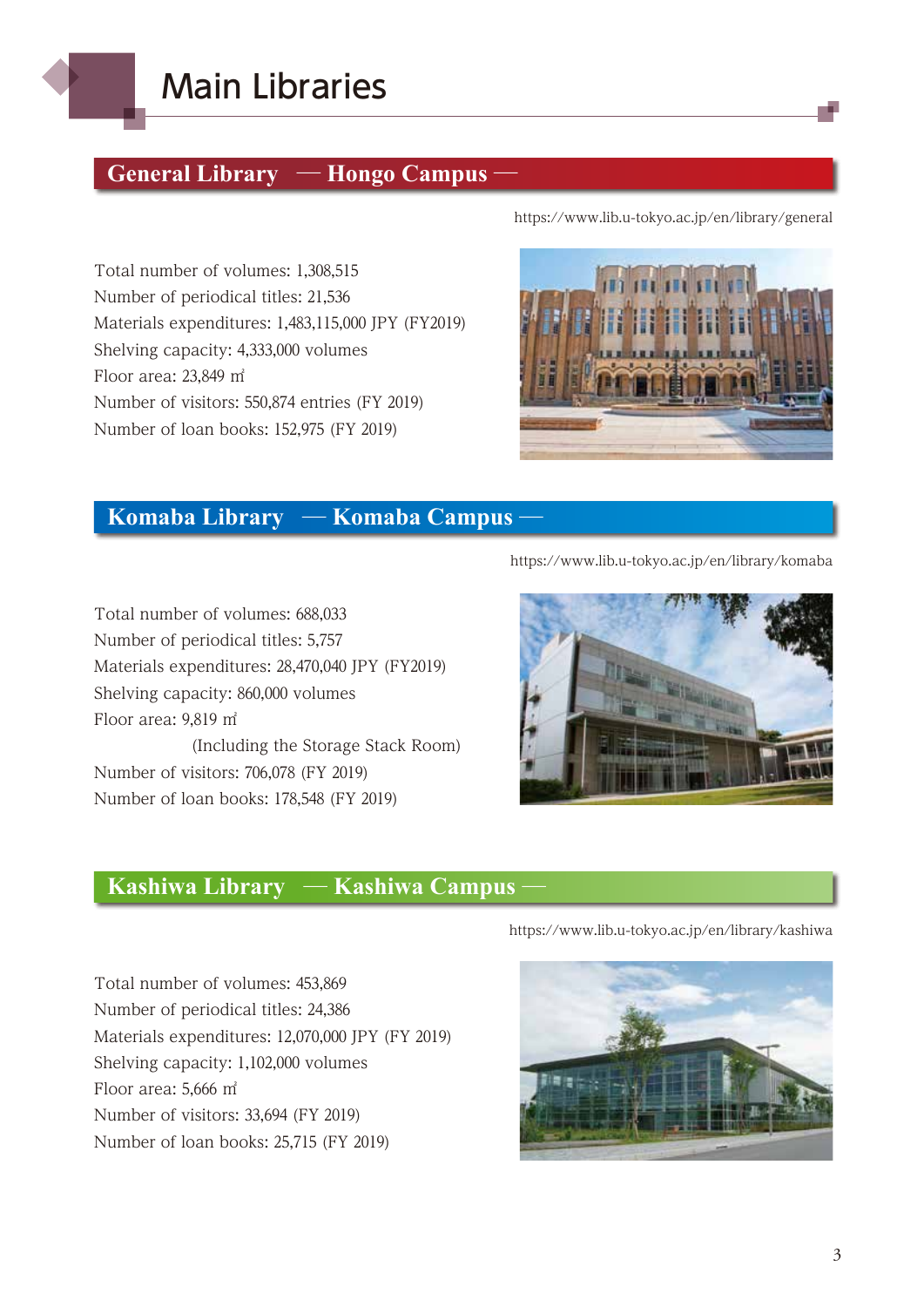#### **Hongo Campus**

- ⃝Graduate Schools for Law and Politics / Faculty of Law Library
- ⃝Graduate Schools for Law and Politics / Faculty of Law Center for Modern Japanese Legal and Political Documents (Meiji Shinbun Zasshi Bunko))
- $\bullet$  Medical Library
- ⃝Libraries for Engineering and Information Science & Technology
	- ・Engineering Bldg. 1 Library A (Civil Eng.)
	- ・Engineering Bldg. 1 Library B (Architecture)
	- ・Engineering Bldg. 2 Library (Mechanical Eng., Precision Eng., Electrical Eng., Engineering Innovation)
	- ・Engineering Bldg. 3 Library (Systems Innovation, Nuclear Eng. and Management, Technology Management for Innovation, Nuclear Professional School, Applied Chemistry, Chemical Eng., and Biotechnology)
	- ・Engineering Bldg. 4 Library (Materials Eng.)
	- ・Engineering Bldg. 5 Library (Applied Chemistry, Chemical Eng. and Biotechnology, Bioengineering)
	- ・Engineering Bldg. 6 Library (Applied Physics, Mathematical Informatics, Information Physics and Computing , Creative Informatics)
	- ・Engineering Bldg. 7 Library (Aeronautics and Astronautics)
	- ・Engineering Bldg. 14 Library (Urban Eng.)
	- ・Science Bldg. 7 Library (Computer Science)
- ⃝Graduate School of Humanities and Sociology / Faculty of Letters Library
- ⃝Science Library
- ⃝University Library for Agricultural and Life Sciences
- The Library of Economics
- ⃝Graduate School of Education / Faculty of Education Library
- ⃝Pharmaceutical Sciences Library



University Library for Agricultural and Life Sciences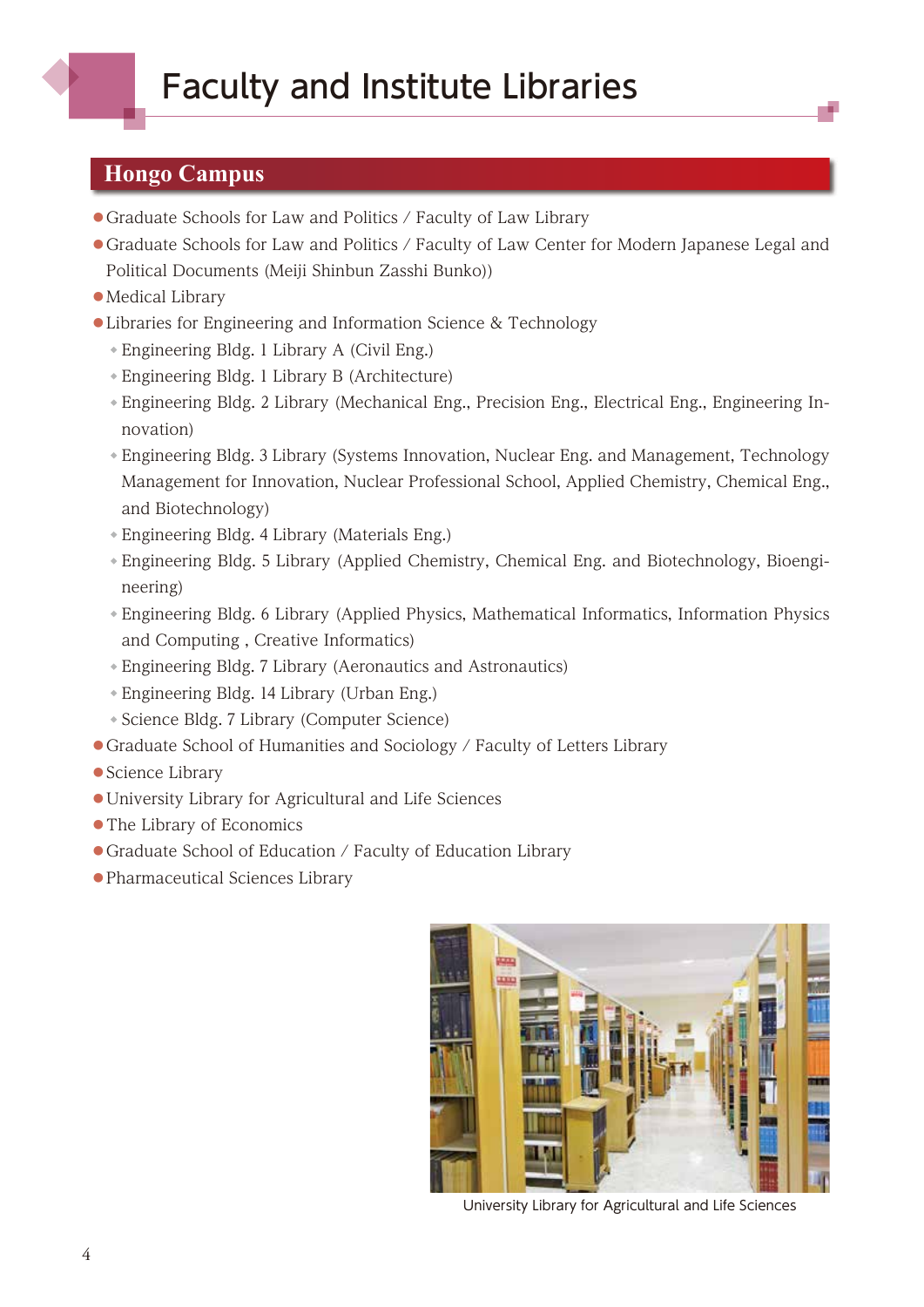- ⃝Interfaculty Initiative in Information Studies, Graduate School of Interdisciplinary Information Studies Library
- ⃝Multi-media & Socio-information Studies Archive
- ⃝Earthquake Research Institute Library
- ⃝Institute for Advanced Studies on Asia Library
- ⃝Institute of Social Science Library
- ⃝Historiographical Institute Library
- ⃝University Museum Library



Medical Library

#### **Komaba Campus**

- ⃝Graduate School of Arts and Sciences Library
- ⃝Graduate School of Arts and Sciences, Science Library
- ⃝Center for Pacific and American Studies Library, Graduate School of Arts and Sciences
- ⃝Graduate School of Mathematical Sciences Library
- ⃝Institute of Industrial Science Library
- ⃝Research Center for Advanced Science and Technology Library



Research Center for Advanced Science and Technology Library (Photo by KOJI UDO)

#### **Kashiwa Campus**

- ⃝Institute for Cosmic Ray Research Library
- ⃝Institute for Solid State Physics Library
- ⃝Atmosphere and Ocean Research Institute Library



Institute for Solid State Physics Library

#### **Shirokanedai Campus**

⃝Institute of Medical Science Library

Library hours and procedures vary from library to library. Before using a library, please check the each website.

Libraries University of Tokyo

Homepage > Libraries https://www.lib.u-tokyo.ac.jp/en/library/contents/guide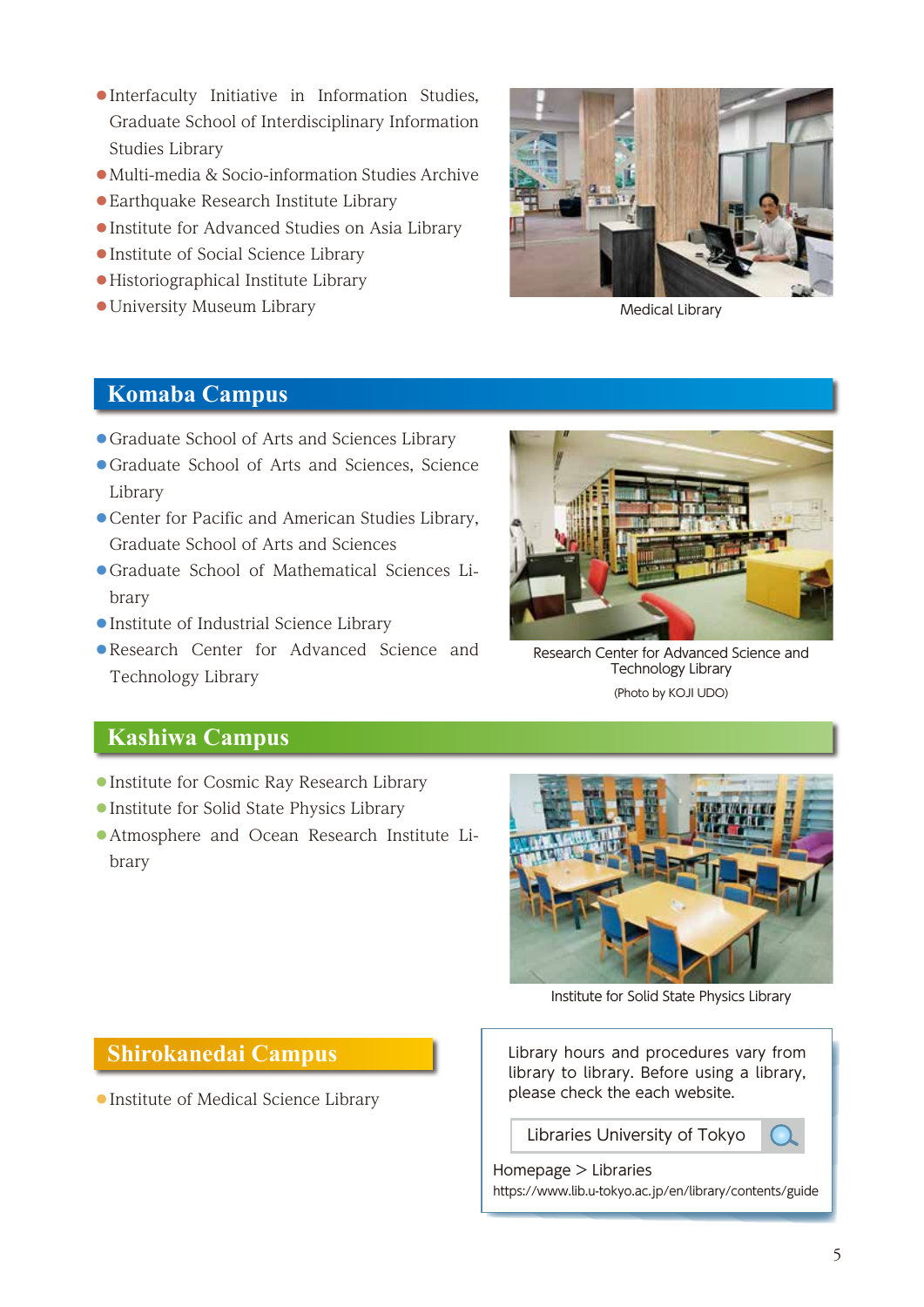#### **General Library Grand Open**

The University of Tokyo Library System has formulated the "New Library Plan" and has renovated the main building of the General Library and built a new annex to form a center for learning, education, and research. All construction work was completed in 2020 and the building had its grand opening.

The interior of the main building were partially restored to the original design of its founding. In addition, the Asian Research Library was opened on the fourth floor. The stacks are equipped with airconditioning and fire extinguishing systems to provide an environment for the preservation of valuable materials.

In the annex, there is a library plaza on the basement level and automated storage that have capacity of 3 million volumes on the second to fourth floors. Library Plaza opened in October 2018 as an active, conversational learning space, with a variety of activities, including events planned by the library and various seminars and other academic exchanges. The automated storage began receiving materials in February 2018, as of September 2020, there are approximately



520,000 volumes. It serves as a repository for an ever-increasing number of library materials on a daily basis, and that can be used to quickly retrieve materials when needed.





#### **Asian Research Library OPEN**

On October 1, 2020, the Asian Research Library opened in the General Library. The library specializes in supporting research on Asia and other regions by consolidating a large number of Asia-related research materials that had been scattered throughout the university. More than 50,000 books are available on the 4th floor of the main building. In addition to Japanese and other Western languages, materials in various Asian lan-



guages are arranged under a unique classification (region  $\rightarrow$  language  $\rightarrow$  subject). It is also equipped with a seminar room where seminars and workshops can be held.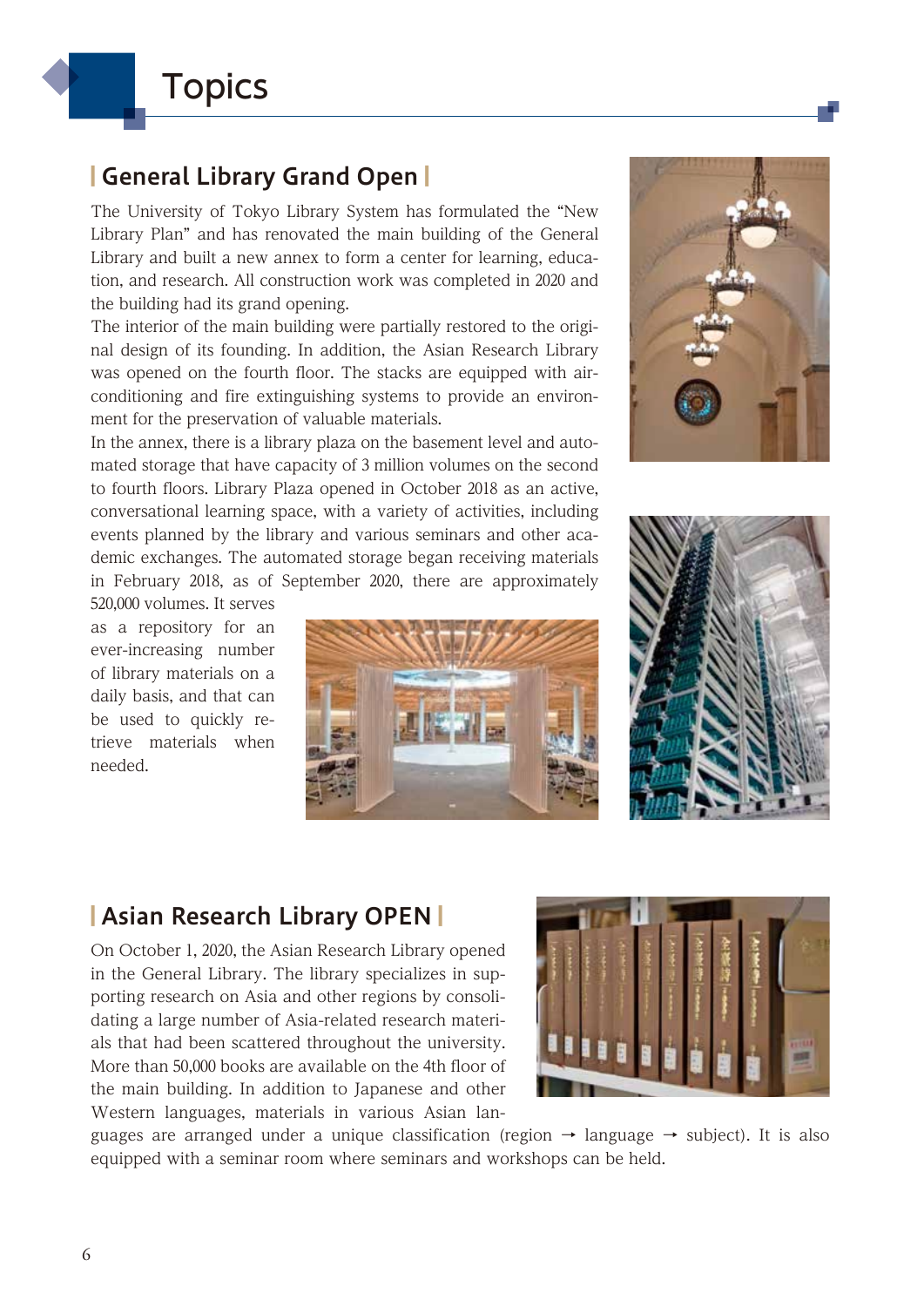| 1877 | Foundation of the University of Tokyo, composed of three faculties: Law, Medicine, and Letters.                                                                                                             |  |  |  |
|------|-------------------------------------------------------------------------------------------------------------------------------------------------------------------------------------------------------------|--|--|--|
| 1923 | Most of the university library and its collection were destroyed by fire in the wake of the Great Kanto<br>Earthquake.                                                                                      |  |  |  |
|      | The League of Nations adopts a resolution supporting the recovery of the library collection.                                                                                                                |  |  |  |
| 1924 | The Rockefeller Foundation donates 4 million yen to the reconstruction of the library.                                                                                                                      |  |  |  |
| 1928 | The building currently housing the General Library is completed.                                                                                                                                            |  |  |  |
| 1961 | The University Librarian, Prof. Kishimoto Hideo presents a plan to reform the University of Tokyo's<br>library system. The project is supported by an 84 million yen grant from the Rockefeller Foundation. |  |  |  |
|      | Work begins on the compilation of a union catalog of all university library holdings.                                                                                                                       |  |  |  |
| 1962 | The first issue of Toshokan no Mado, the University of Tokyo Library bulletin, is published.                                                                                                                |  |  |  |
| 1982 | University Librarian, Prof. Urata Takeo presents a new plan to reform the General Library.                                                                                                                  |  |  |  |
| 1986 | Library computerized system is launched.                                                                                                                                                                    |  |  |  |
|      | Online Public Access Catalog (OPAC) service starts.                                                                                                                                                         |  |  |  |
| 1987 | Start of the first project to retrospectively convert catalog records of Western materials into digital<br>format.                                                                                          |  |  |  |
| 1992 | The University of Tokyo joins NACSIS-ILL, an online Interlibrary Loan System set up by the National<br>Center for Science Information Systems.                                                              |  |  |  |
| 1993 | OPAC becomes accessible via the university's computer network (UTnet).                                                                                                                                      |  |  |  |
| 1995 | Start of a 10-year retrospective conversion project of outstanding library holdings.                                                                                                                        |  |  |  |
|      | The University of Tokyo Library System homepage becomes available online.                                                                                                                                   |  |  |  |
| 1997 | Work starts on the digitization of the Katei Collection (Edo period works of fiction) as part of the<br>Digital Library Project.                                                                            |  |  |  |
| 1999 | Establishment of the Information Technology Center, to which a portion of the University of Tokyo<br>Library System is attached.                                                                            |  |  |  |
|      | OPAC becomes accessible via any ordinary Web browser.                                                                                                                                                       |  |  |  |
| 2000 | Electronic journal services launched on a trial basis.                                                                                                                                                      |  |  |  |
| 2002 | Inauguration of the Komaba Library.                                                                                                                                                                         |  |  |  |
| 2004 | Establishment of the University of Tokyo Library System's Basic Principles, underlining the system's<br>management as a unit.                                                                               |  |  |  |
| 2005 | Inauguration of the Kashiwa library.                                                                                                                                                                        |  |  |  |
|      | e-DDS service (Electronic Document Delivery System & Services) starts.                                                                                                                                      |  |  |  |
| 2006 | UT Repository launched.                                                                                                                                                                                     |  |  |  |
| 2007 | UT Article Search and UT Article Link services introduced.                                                                                                                                                  |  |  |  |
| 2008 | Ceremony for the 80th anniversary of the reconstruction of the General Library was held.                                                                                                                    |  |  |  |
| 2011 | MyOPAC service launched.                                                                                                                                                                                    |  |  |  |
| 2013 | Start of the preparatory work for the new library construction.                                                                                                                                             |  |  |  |
|      | "Documents Relating to history of the University of Tokyo" is designated as an important cultural<br>property.                                                                                              |  |  |  |
| 2014 | Establishment of the Uehiro Project for the Asian Research Library (U-PARL).                                                                                                                                |  |  |  |
| 2017 | Inauguration of the General Library Annex (Library Plaza).                                                                                                                                                  |  |  |  |
| 2020 | Asian Research Library Open                                                                                                                                                                                 |  |  |  |
|      | General Library Grand Open                                                                                                                                                                                  |  |  |  |

r T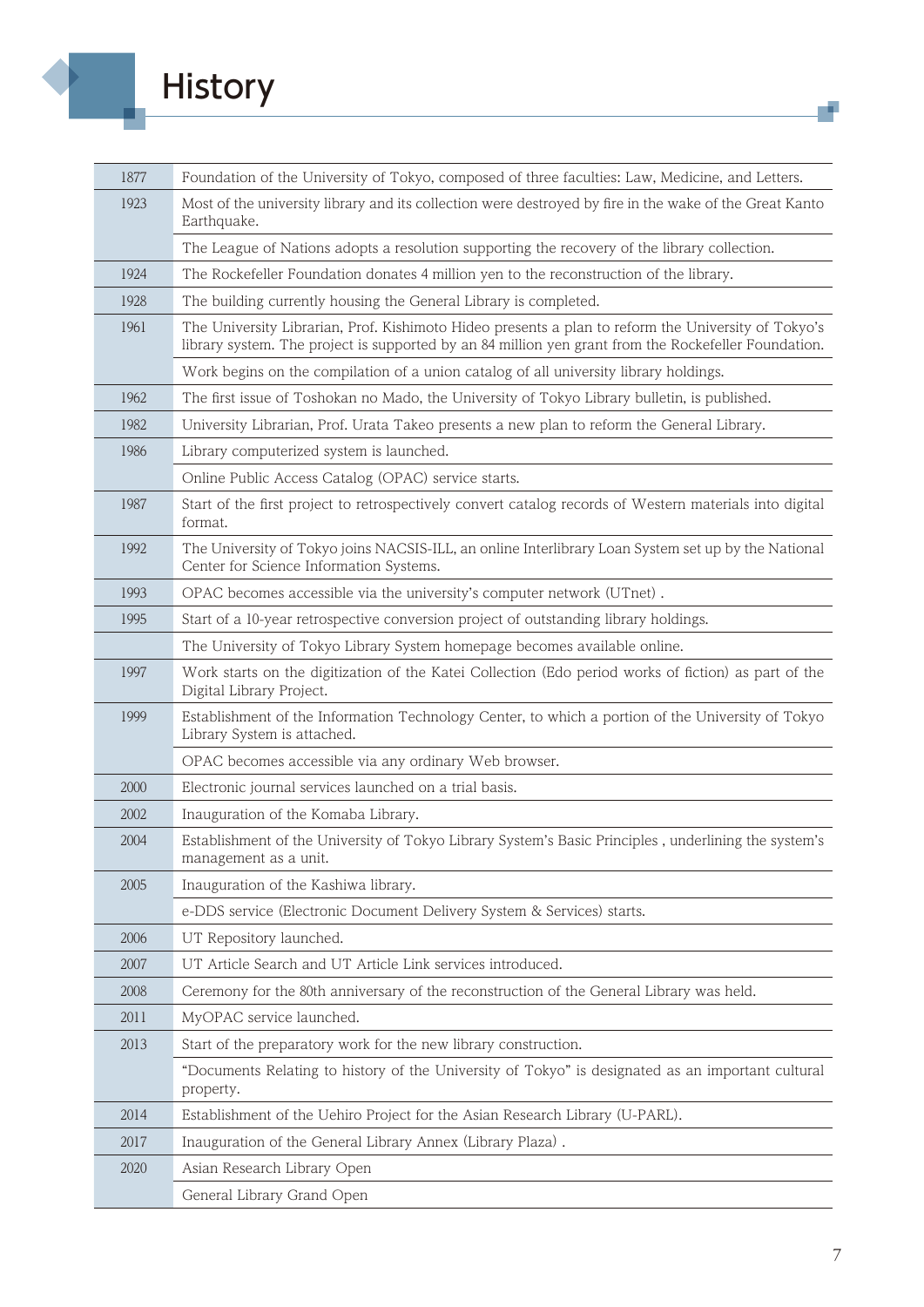

# Special Collections

| name                                                                                       | number<br>of items | summary                                                                                                                                                            |  |  |  |
|--------------------------------------------------------------------------------------------|--------------------|--------------------------------------------------------------------------------------------------------------------------------------------------------------------|--|--|--|
| <b>General Library</b>                                                                     |                    |                                                                                                                                                                    |  |  |  |
| Ogai Collection                                                                            | 18,800             | Works of history and literature, biographies, Edo-period maps,<br>Western books collected by Japanese writer Mori Ogai (1862-1922).                                |  |  |  |
| Katei Collection                                                                           | 1,851              | Edo-period novels and theater plays collected by Japanese writer<br>Watanabe Katei (1864-1926).                                                                    |  |  |  |
| Shachiku, Chikurei and<br>Chiju Collections                                                | 6,577              | Collections of Renga and Haikai poems collected by the haiku poets<br>Ono Shachiku (1872-1913), Tsunoda Chikurei (1857-1919) and Okano<br>Chiju (1860-1932).       |  |  |  |
| Seishu Collection                                                                          | 25,000             | Classic works of Chinese and Japanese literature collected over three<br>generations by the Watanabe family, from Japan's Koshu region<br>(Yamanashi Pref.).       |  |  |  |
| Nanki Collection                                                                           | 96,000             | Owned by the Tokugawa family of Kishu (Wakayama Pref.), the<br>Nanki collection incorporates a number of private book collections<br>of the Edo period.            |  |  |  |
| Tanaka Yoshio Collection                                                                   | 6,000              | Works on natural history (botany, zoology, agriculture and forestry)<br>and exhibitions collected by Tanaka Yoshio (1838-1916).                                    |  |  |  |
| Komaba Library                                                                             |                    |                                                                                                                                                                    |  |  |  |
| Kano Kokichi Collection                                                                    | ca. 20,000         | Private journal and correspondence of Kano Kokichi (1865-1942),<br>principal of the Dai-ichi Koto-gakko.                                                           |  |  |  |
| Kitani Collection                                                                          | 157                | Materials on joruri from the late Edo period to the Meiji period<br>collected by joruri and drama specialist Kitani Hogin (1877-1950).                             |  |  |  |
| Dai Nihon Kaishi<br>Collection                                                             | 820                | Materials on navy and shipbuilding from the late Edo to the Meiji<br>period, collected by Department of the Navy in Japan.                                         |  |  |  |
| Kashiwa Library                                                                            |                    |                                                                                                                                                                    |  |  |  |
| Yuzuru Hiraga Collection                                                                   | ca.40,000          | Historical documents left by the 13th President of the University of<br>Tokyo and Vice Admiral Yuzuru Hiraga (1878-1943).                                          |  |  |  |
| Graduate Schools for Law and Politics / Faculty of Law Library, Meiji Shinbun Zasshi Bunko |                    |                                                                                                                                                                    |  |  |  |
| <b>Yoshino Collection</b>                                                                  | 8,716              | Books and printings in Meiji era collected by Yoshino Sakuzo (1878-<br>$1933$ ).                                                                                   |  |  |  |
| Gaikotsu Collection                                                                        | ca.800             | Newspapers, magazines, picture postcards collected by Miyatake<br>Gaikotsu (1867-1955), initiator of the faculty's Meiji Collection of<br>Newspapers and Journals. |  |  |  |



Tanaka Yoshio Collection (General Library)







Adam Smith Collection (The Library of Economics)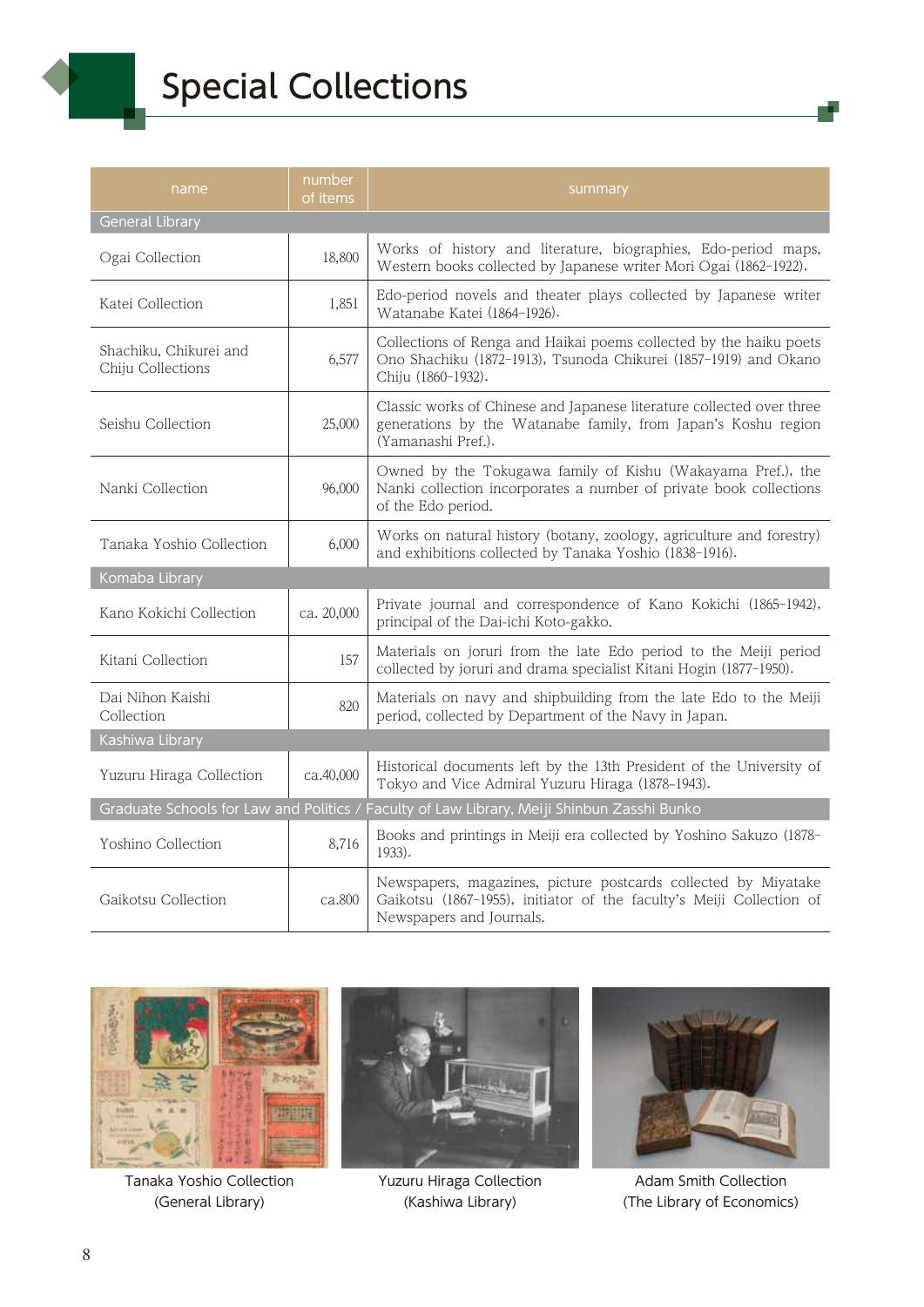| name                                                                                                             | number<br>of items | summary                                                                                                                                                                                             |  |  |  |  |
|------------------------------------------------------------------------------------------------------------------|--------------------|-----------------------------------------------------------------------------------------------------------------------------------------------------------------------------------------------------|--|--|--|--|
| <b>Medical Library</b>                                                                                           |                    |                                                                                                                                                                                                     |  |  |  |  |
| Waldeyer Collection                                                                                              | ca. 2,000          | Collection of German anatomist Wilhelm von Waldeyer-Hartz (1836-<br>1921). Books and materials on anatomy, zoology and anthropology.                                                                |  |  |  |  |
| Kure Shuzo Collection                                                                                            | ca.190             | Collection of psychiatrist, Prof. Kure Shuzo (1865-1932). Manuscripts<br>on history of medicine.                                                                                                    |  |  |  |  |
| Graduate School of Humanities and Sociology / Faculty of Letters Library                                         |                    |                                                                                                                                                                                                     |  |  |  |  |
| Motoori Collection                                                                                               | 3,534              | Autograph manuscripts and other works by Motoori Norinaga (1730-<br>1801), his descendants and disciples.                                                                                           |  |  |  |  |
| Ichikawa Collection                                                                                              | ca.1,200           | 19th and early 20th century English-language literature and materials<br>on linguistics collected by Professor Ichikawa Sanki (1886-1970).                                                          |  |  |  |  |
| The Library of Economics                                                                                         |                    |                                                                                                                                                                                                     |  |  |  |  |
| Adam Smith Collection                                                                                            | 319                | Private collection of British economist Adam Smith (1723-1790).                                                                                                                                     |  |  |  |  |
| <b>Engel Collection</b>                                                                                          | 1,219              | Private collection of German statistician and economist Ernst Engel<br>$(1821 - 1896)$ .                                                                                                            |  |  |  |  |
| Interfaculty Initiative in Information Studies, Graduate School of Interdisciplinary Information Studies Library |                    |                                                                                                                                                                                                     |  |  |  |  |
| Ono Hideo Collection                                                                                             | 1,144              | Materials related to the history of news media in Japan collected by<br>Professor Ono Hideo (1885-1977), founder of the University of Tokyo's<br>Institute of Journalism and Communication Studies. |  |  |  |  |
| Institute for Advanced Studies on Asia Library                                                                   |                    |                                                                                                                                                                                                     |  |  |  |  |
| Ooki Collection                                                                                                  | 3,168              | Materials on Chinese law collected in Beijing by lawyer Ooki Kan'ichi<br>$(1881 - 1958)$ .                                                                                                          |  |  |  |  |
| Daiber Collection                                                                                                | 487                | Manuscripts and materials on Islamic culture collected by Professor<br>Hans Daiber (Vrije Universiteit, Amsterdam).                                                                                 |  |  |  |  |
| Institute of Social Science Library                                                                              |                    |                                                                                                                                                                                                     |  |  |  |  |
| Itoi Collection                                                                                                  | 10,500             | Documents on the state of Japan's labor collected by Itoi Kinji (1895-<br>1959), who headed the Tokyo Employment Office (Tokyo Shokugyo<br>Shokaijo).                                               |  |  |  |  |
| Records of the<br>International Military<br>Tribunal for the Far East                                            | 454                | Court documents and other records of the International Military<br>Tribunal for the Far East held in Tokyo between 1946 and 1948.                                                                   |  |  |  |  |
| Historiographical Institute Library                                                                              |                    |                                                                                                                                                                                                     |  |  |  |  |
| Documents of the<br>Shimazu Family                                                                               | ca.9,500           | Historical documents from the 12th to 19th centuries transmitted<br>among generations of the Shimazu family of Satsuma (Kagoshima<br>Pref.). Designated as a national treasure.                     |  |  |  |  |
| Documents of the So<br>Family                                                                                    | ca. 3,000          | Historical documents from the archives of the Edo mansion of the<br>Tsushima clan (Nagasaki Pref.).                                                                                                 |  |  |  |  |
| Documents of the Uramatsu<br>Family                                                                              | ca. 940            | Historical documents related to a court noble Kozen Uramatsu (1736-<br>1804) of late Edo period.                                                                                                    |  |  |  |  |



Rekidai Kikan Minamoto no Yoritomo Kudashibumi from Documents of the Shimazu Family (Historiographical Institute Library)



Gaikotsu Collection (Meiji Shinbun Zasshi Bunko)



UTokyo Academic Archives Portal **https://da.dl.itc.u-tokyo.ac.jp/portal/en**